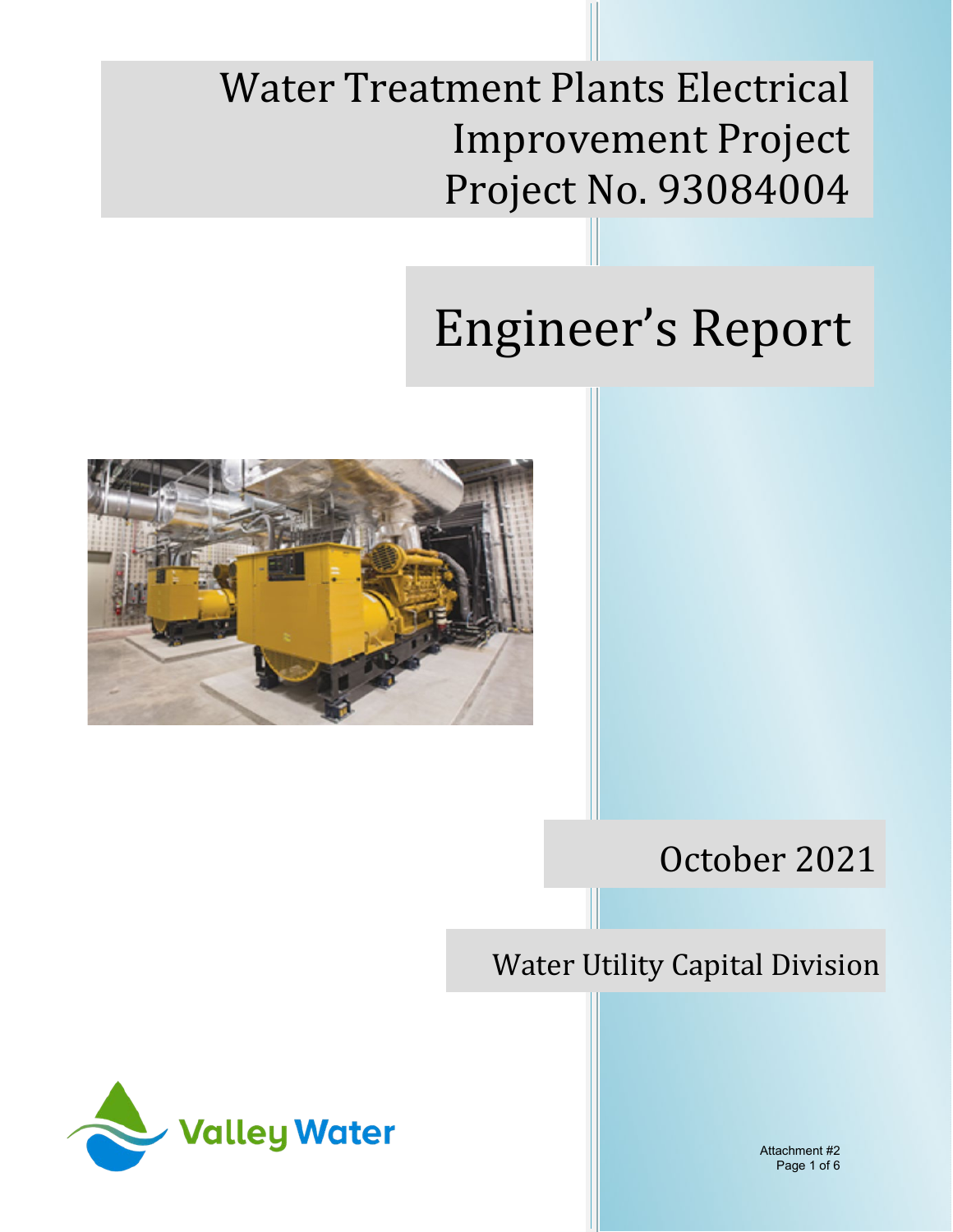(Page intentionally left blank)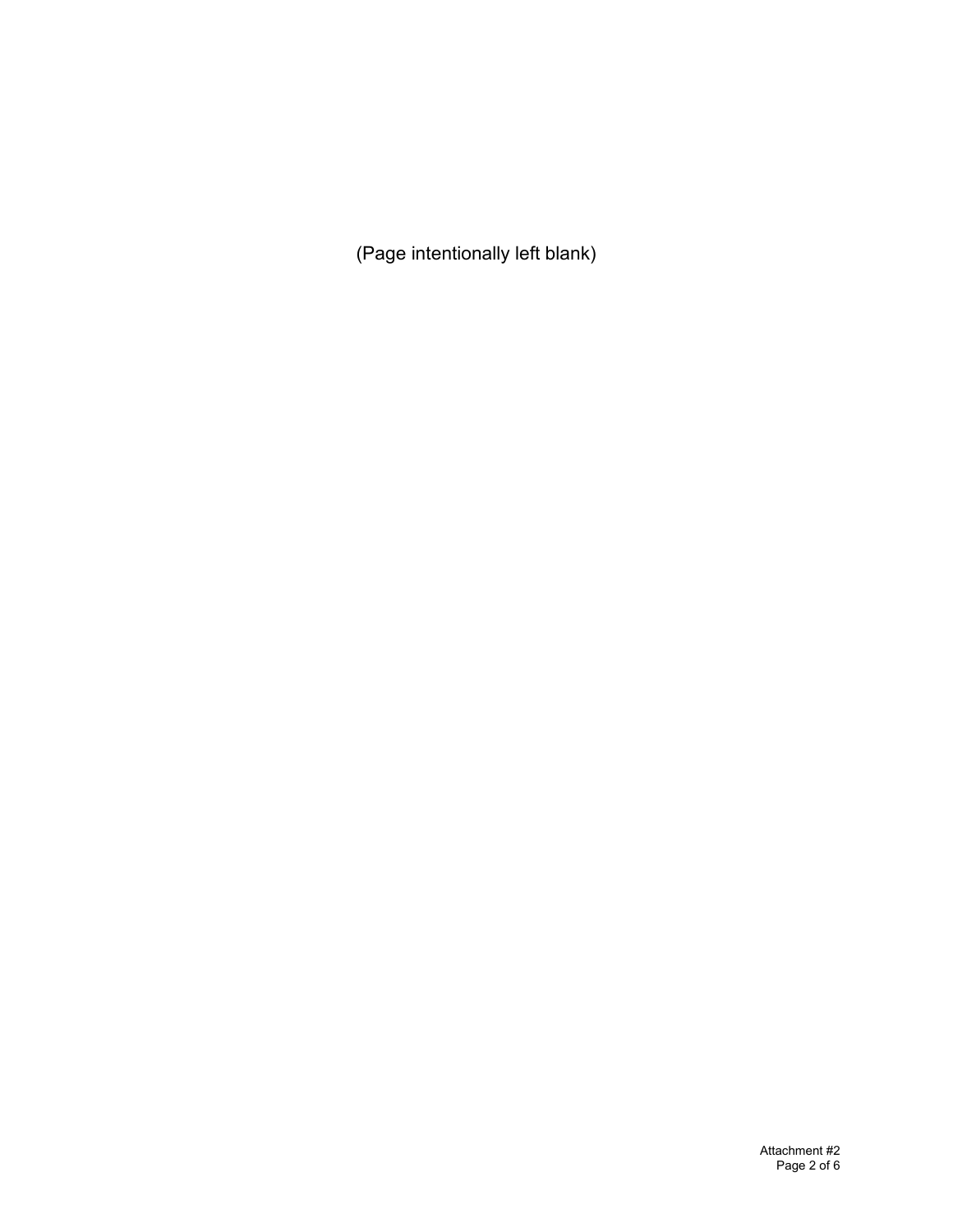## **WATER TREATMENT PLANTS ELECTRICAL IMPROVEMENT PROJECT**

#### **PROJECT NO. 93084004**

### **ENGINEER'S REPORT**

Prepared By:

Jada Paddock Stephanie Logan<br>Assistant Engineer I Assistant Engineer

**Assistant Engineer II** 

Reviewed by:

 Mae Siendo, P.E Associate Engineer

Under the Direction of:

Brandon Ponce, P.E Engineering Unit Manager

 Heath McMahon, P.E Deputy Operating Officer

The Engineer's Report has been prepared under the direct supervision of the undersigned, who hereby certifies that she is a Registered Electrical Engineer in the State of California



October 2021

#### **DISTRICT BOARD OF DIRECTORS**

**Linda J. LeZotte** 

**John L. Varela District 1 Nai Hsueh District 5 Barbara Keegan District 2 Tony Estremera, Chair District 6 Righard Santa Cary Kremen, Vice Chair District 4**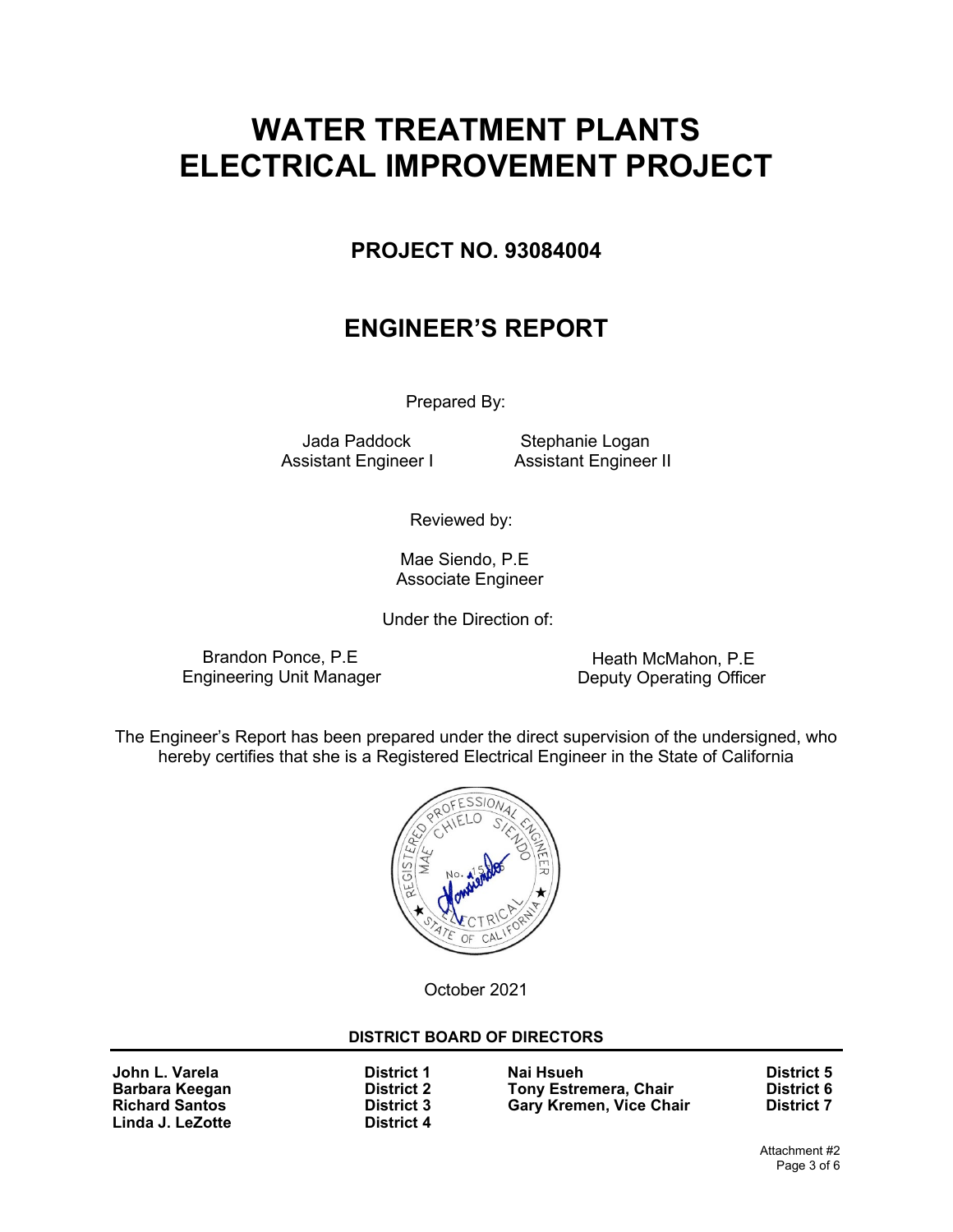(Page intentionally left blank)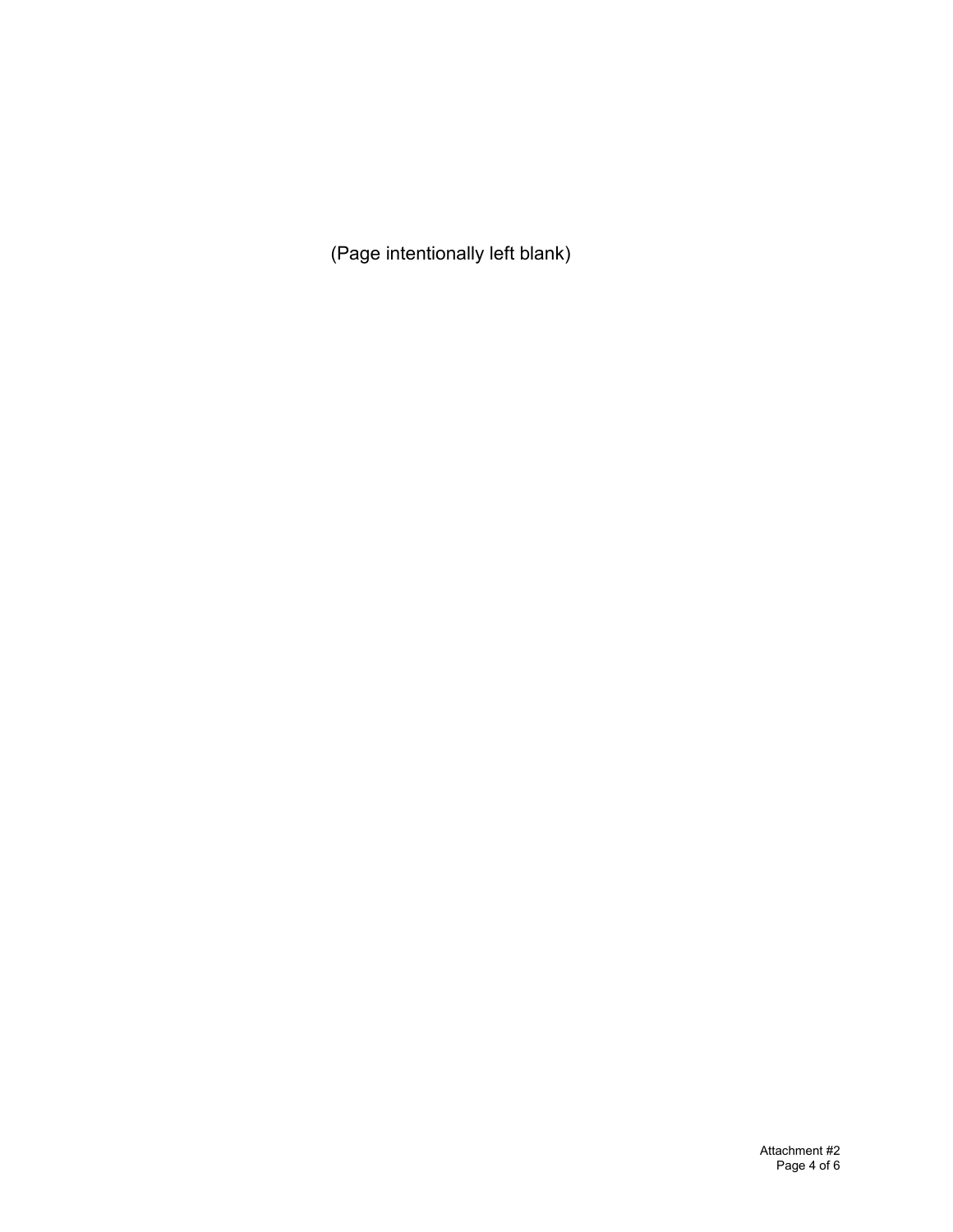#### **1. PROJECT DESCRIPTION**

The proposed Water Treatment Plants Electrical Improvement Project (Project) is located at the Santa Teresa Water Treatment Plant (STWTP) and Penitencia Water Treatment Plant (PWTP) in San Jose, as shown in Figure 1. They are both essential treatment plants to Valley Water's mission of providing safe, clean water to nearly two million people.

The treatment plants' existing low-voltage switchgears, motor control centers, and cables are reaching the end of their useful service life, with most of the existing electrical systems not designed to mitigate a single point of failure in the electrical distribution system.

The purpose of this Project is to replace and upgrade the electrical systems at STWTP and PWTP to continue to provide safe, reliable, efficient, and advanced monitoring of the infrastructure that supports the treatment plants' continuous operation. It will ensure the treatment plants' reliability during utility (PG&E) power outages and power quality disturbances.

The Project will replace the switchboard and motor control centers, add active harmonic filters to improve power quality, replace two 450kW generators at STWTP, upgrade the PWTP generator system PLC and HMI to improve control of the standby system, and replace feeder cables that connect major electrical equipment.

#### **2. ZONE BENEFITS**

The proposed Project work will benefit customers of Zone W-2 (North County).

#### **3. PROJECT RIGHT-OF-WAY**

As work on the proposed Project will occur within the Valley Water owned STWTP and PWTP sites, no additional right-of-way will be required.

#### **4. MAPS AND FIGURES**

Figure 1 – Project Location Map

#### **5. PROJECT COSTS**

The estimated cost to plan, design, and construct the Project is \$11.9 million (2021 dollars). The proposed Project would be funded by the Water Utility Enterprise Fund.

#### **6. PROJECT SCHEDULE**

| • Advertise for construction bids: | <b>Fall 2022</b> |
|------------------------------------|------------------|
| • Award construction contract:     | Winter 2022      |
| • Complete construction:           | Winter 2023      |